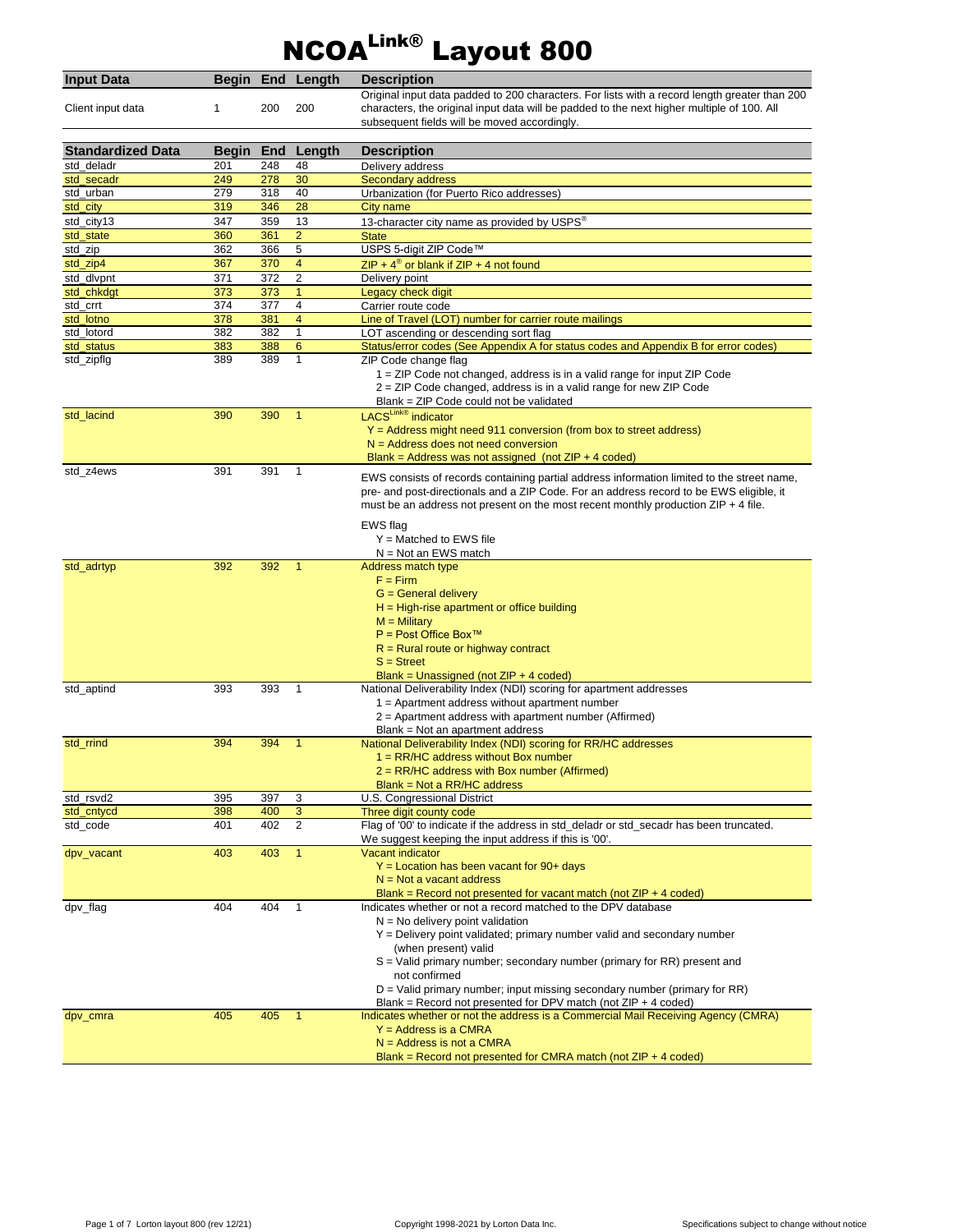| dpv_ftnts       | 406   | 417 | 12             | <b>DPV</b> footnotes                                                                              |
|-----------------|-------|-----|----------------|---------------------------------------------------------------------------------------------------|
|                 |       |     |                | $AA =$ Input address $ZIP + 4$ match                                                              |
|                 |       |     |                | $A1$ = Input address ZIP + 4 not matched                                                          |
|                 |       |     |                | BB = Input address DPV matched (all components)                                                   |
|                 |       |     |                | CC = Input address DPV primary number match, secondary number not DPV                             |
|                 |       |     |                | confirmed                                                                                         |
|                 |       |     |                | $F1$ = Input address matches a military address                                                   |
|                 |       |     |                | G1 = Input address matches a general delivery address                                             |
|                 |       |     |                | $M1$ = Input address primary number missing                                                       |
|                 |       |     |                | $M3$ = Input address primary number invalid                                                       |
|                 |       |     |                | N1 = Input address DPV primary number match, high-rise address missing                            |
|                 |       |     |                | secondary number                                                                                  |
|                 |       |     |                |                                                                                                   |
|                 |       |     |                | P1 = Input address missing PO, RR, or HC Box number                                               |
|                 |       |     |                | P3 = Input address PO, RR, or HC Box number invalid                                               |
|                 |       |     |                | R1 = Input address DPV matched to CMRA but PMB number not present                                 |
|                 |       |     |                | $RR =$ Input address DPV matched to CMRA                                                          |
|                 |       |     |                | $U1$ = Input address matches a unique address                                                     |
| lac_rtncod      | 418   | 419 | 2              | USPS LACSLink return codes                                                                        |
|                 |       |     |                | $A = LACS^{Link}$ record match, a converted address is provided in the                            |
|                 |       |     |                | standardized address data fields                                                                  |
|                 |       |     |                | 00 = No match, and no converted address                                                           |
|                 |       |     |                | $09 = LACS^{Link}$ matched an input address to an old address, which is a                         |
|                 |       |     |                | 'highrise default' address, no new address is provided                                            |
|                 |       |     |                | $14$ = Found LACS <sup>Link</sup> record, but could not convert the data to a deliverable address |
|                 |       |     |                |                                                                                                   |
|                 |       |     |                | $92 = LACS^{Link}$ record matched after dropping the secondary number from input                  |
|                 |       |     |                | Blank = Record not presented for LACSLink match                                                   |
| ste_rtncd       | 420   | 421 | $\overline{2}$ | <b>USPS Suite<sup>Link™</sup> return codes</b>                                                    |
|                 |       |     |                | $A = Suite^{Link}$ record match, suite information is added to the                                |
|                 |       |     |                | standardized address                                                                              |
|                 |       |     |                | 00 = No match, and no suite information added                                                     |
|                 |       |     |                | Blank = Record not presented for SuiteLink match                                                  |
| std_resvd       | 422   | 467 | 46             | Reserved space (future use)                                                                       |
|                 |       |     |                |                                                                                                   |
| <b>COA Data</b> | Begin | End | Length         | <b>Description</b>                                                                                |
|                 | 468   | 515 | 48             | Delivery address                                                                                  |
|                 |       |     |                |                                                                                                   |
| coa deladr      |       |     |                |                                                                                                   |
| coa_urban       | 516   | 555 | 40             | <b>Urbanization (for Puerto Rico addresses)</b>                                                   |
| coa_city        | 556   | 583 | 28             | City name                                                                                         |
| coa_city13      | 584   | 596 | 13             | 13-character city name as provided by USPS                                                        |
| coa_state       | 597   | 598 | 2              | <b>State</b>                                                                                      |
| coa_zip         | 599   | 603 | 5              | <b>ZIP Code</b>                                                                                   |
| coa_zip4        | 604   | 607 | 4              | $ZIP + 4$                                                                                         |
| coa_dlvpnt      | 608   | 609 | $\overline{2}$ | <b>Delivery point</b>                                                                             |
| coa_chkdgt      | 610   | 610 | $\mathbf{1}$   | Legacy check digit                                                                                |
| coa_crrt        | 611   | 614 | 4              | Carrier route code                                                                                |
| coa lotno       | 615   | 618 | $\overline{4}$ | Line of Travel (LOT) number for carrier route mailings                                            |
| coa_lotord      | 619   | 619 | $\mathbf{1}$   | LOT ascending or descending sort flag                                                             |
| coa_lacind      | 620   | 620 | $\mathbf{1}$   | LACSLink flag                                                                                     |
|                 |       |     |                | $Y =$ Address converted by LACSLink                                                               |
|                 |       |     |                | $N =$ Address looked up with LACS <sup>Link</sup> but not converted                               |
|                 |       |     |                | $S = A$ LACS <sup>Link</sup> conversion was made, but it was necessary to drop the                |
|                 |       |     |                |                                                                                                   |
|                 |       |     |                | secondary information                                                                             |
|                 |       |     | $\mathbf{1}$   | Blank = Record not presented for LACSLink match                                                   |
| coa_adrtyp      | 621   | 621 |                | <b>Address match type</b>                                                                         |
|                 |       |     |                | $F = Firm$                                                                                        |
|                 |       |     |                | G = General delivery                                                                              |
|                 |       |     |                | $H = High\text{-}rise$ apartment or office building                                               |
|                 |       |     |                | $M =$ Military                                                                                    |
|                 |       |     |                | $P = Post$ Office Box                                                                             |
|                 |       |     |                | $R =$ Rural route or highway contract                                                             |
|                 |       |     |                | $S =$ Street                                                                                      |
|                 |       |     |                | <b>Blank = Unassigned</b>                                                                         |
| coa_resvd1      | 622   | 630 | 9              | U.S. Congressional District for new address                                                       |
| coa_movdat      | 631   | 636 | 6              | Date NCOALink move became effective (YYYYMM format)                                               |
| coa_movtyp      | 637   | 637 | $\mathbf{1}$   | Type of match made to NCOALink database                                                           |
|                 |       |     |                | $B = Business$                                                                                    |
|                 |       |     |                | $F = Family$                                                                                      |
|                 |       |     |                | $l =$ Individual                                                                                  |
|                 |       |     |                | $P =$ Proprietary change-of-address (if optional service requested)                               |
|                 |       |     |                | $R = LACS^{Link}$                                                                                 |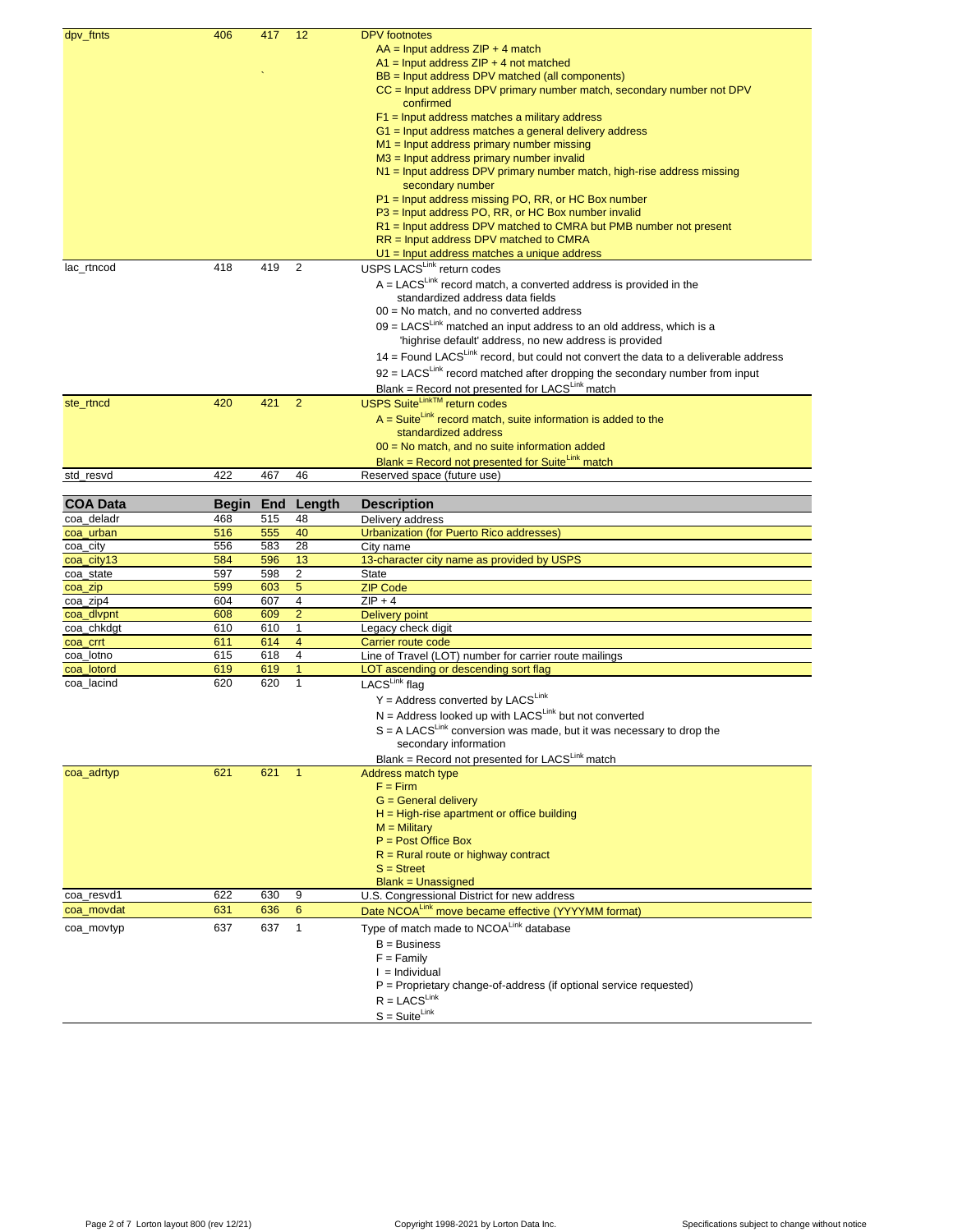| coa_dlvcod             | 638   | 638 | $\mathbf{1}$   | <b>USPS NCOALink Delivery Code</b><br>New Address is provided only for records with code "M", "S", "T" or "L"<br>$M =$ Forwardable move<br>S = Forwardable move, secondary address cannot be confirmed |
|------------------------|-------|-----|----------------|--------------------------------------------------------------------------------------------------------------------------------------------------------------------------------------------------------|
|                        |       |     |                | $K = Moved$ , left no forwarding address<br>$G = PO$ Box <sup>TM</sup> closed<br>$F =$ Moved to a foreign address                                                                                      |
|                        |       |     |                | P = Temporary move, or moved and new primary address can not be confirmed or<br>converted to a deliverable address; no forwarding address provided<br>$L = LACS^{Link}$ conversion                     |
| coa_chgind             | 639   | 639 | 1              | $T = Suite^{Link} match$<br>Change flag. New address provided for records with "A" only                                                                                                                |
|                        |       |     |                | A = New address provided (forwardable move, LACS <sup>Link</sup> update or Suite <sup>Link</sup> match)                                                                                                |
|                        |       |     |                | $B =$ Possible move                                                                                                                                                                                    |
|                        |       |     |                | $C = No$ match                                                                                                                                                                                         |
| coa_rtncod             | 640   | 641 | $\overline{2}$ | $D = Moved$ ; no new address available<br>USPS NCOALink Return Codes. See Appendix B for codes.                                                                                                        |
| coa_cmra               | 642   | 642 | $\mathbf{1}$   | Indicates whether or not the new address is a Commercial Mail Receiving Agency                                                                                                                         |
|                        |       |     |                | (CMRA)<br>$Y = New$ address is a CMRA<br>$N =$ New address is not a CMRA                                                                                                                               |
|                        |       |     |                | Blank = Record not presented for CMRA match                                                                                                                                                            |
| coa_resvd2             | 643   | 651 | $9\,$          | Reserved space (future use)                                                                                                                                                                            |
| coa_name               | 652   | 691 | 40             | Name used for matching                                                                                                                                                                                 |
| <b>Future Use</b>      | Begin | End | Length         | <b>Description</b>                                                                                                                                                                                     |
| coa_resvd              | 692   | 736 | 45             | Reserved space (future use)                                                                                                                                                                            |
|                        |       |     |                |                                                                                                                                                                                                        |
| DSF <sup>2®</sup> Data | Begin |     | End Length     | Description - filled only when DSF <sup>2</sup> is requested                                                                                                                                           |
| dsf2wlkseq             | 737   | 744 | 8              | Walk sequence number                                                                                                                                                                                   |
| dsf2adrtyp             | 745   | 745 | $\mathbf{1}$   | <b>Address type</b>                                                                                                                                                                                    |
|                        |       |     |                | $B = Business$<br>$R = Residential$                                                                                                                                                                    |
|                        |       |     |                | $G =$ General delivery                                                                                                                                                                                 |
|                        |       |     |                | $U =$ Undetermined                                                                                                                                                                                     |
|                        |       |     |                | Blank = Non-match to Delivery Sequence File                                                                                                                                                            |
| dsf2eduind             | 746   | 746 | 1              | <b>Educational indicator</b><br>$Y =$ Address is an educational institution                                                                                                                            |
|                        |       |     |                | $N =$ Address is not an educational institution                                                                                                                                                        |
|                        |       |     |                | Blank = No lookup attempted                                                                                                                                                                            |
| dsf2dlvtyp             | 747   | 747 | $\overline{1}$ | Delivery type code                                                                                                                                                                                     |
|                        |       |     |                | $1 =$ Curb - A delivery point with a mail receptacle located at the curb                                                                                                                               |
|                        |       |     |                | 2 = NDCBU - A delivery point that is serviced by cluster boxes, also known as<br>Neighborhood Delivery and Collection Box Units (NDCBU) assigned                                                       |
|                        |       |     |                | to a bank of boxes or floors                                                                                                                                                                           |
|                        |       |     |                | $3$ = Central - A delivery point within a building that has two or more ZIP + 4 codes                                                                                                                  |
|                        |       |     |                | 4 = Door slot - A delivery point not serviced by Curb, NDCBU or Central<br>Blank = Non-match to Delivery Sequence File                                                                                 |
| dsf2vacant             | 748   | 748 | $\mathbf{1}$   | Vacant indicator                                                                                                                                                                                       |
|                        |       |     |                | $Y =$ Location has been vacant for 90+ days                                                                                                                                                            |
|                        |       |     |                | $N = Not$ a vacant address                                                                                                                                                                             |
| dsf2season             | 749   | 749 | $\mathbf{1}$   | Blank = Record not presented for vacant match (not $ZIP + 4$ coded)<br>Seasonal indicator                                                                                                              |
|                        |       |     |                | $Y =$ Seasonal address                                                                                                                                                                                 |
|                        |       |     |                | $N = Not$ a seasonal address                                                                                                                                                                           |
| dsf2thrwbk             | 750   | 750 | $\mathbf{1}$   | Blank = Record not presented for seasonal match (not $ZIP + 4$ coded)<br>Throwback indicator                                                                                                           |
|                        |       |     |                | Y = PO Box Delivery. The address associated with this delivery point is a street                                                                                                                       |
|                        |       |     |                | address, however delivery is only made to the customer's PO Box address.                                                                                                                               |
|                        |       |     |                | DSF <sup>2</sup> will not cross-reference the street address to the appropriate PO Box.<br>The USPS may not deliver mail addressed for the street delivery point                                       |
|                        |       |     |                | to the PO Box unless the PO Box is also included in the address.                                                                                                                                       |
|                        |       |     |                | $N = Not$ a throwback address                                                                                                                                                                          |
|                        |       |     |                | Blank = Record not presented to Delivery Sequence File (not ZIP + 4 coded)                                                                                                                             |
| dsf2drpind             | 751   | 751 | $\mathbf{1}$   | Delivery point drop indicator<br>The delivery point drop indicator specifies whether or not a delivery point is a drop site.                                                                           |
|                        |       |     |                | A drop is a single delivery point or receptacle that services multiple families and/or                                                                                                                 |
|                        |       |     |                | businesses. The site distributes mail for a drop site internally. Commercial mailbox                                                                                                                   |
|                        |       |     |                | companies or Commercial Mail Receiving Agencies (CMRA's) are also classified as drop                                                                                                                   |
|                        |       |     |                | sites because the carrier delivers the mail to one point, and the company distributes mail<br>to specific boxes.                                                                                       |
|                        |       |     |                | $Y =$ Delivery point is a drop                                                                                                                                                                         |
|                        |       |     |                | $N =$ Delivery point is not a drop                                                                                                                                                                     |
| dsf2drpcnt             | 752   | 754 | 3              | Blank = Record not presented to Delivery Sequence File (not ZIP + 4 coded)<br>Number of deliveries at the drop                                                                                         |
| dsf2nostat             | 755   | 755 | $\overline{1}$ | <b>USPS No Stat indicator</b>                                                                                                                                                                          |
|                        |       |     |                | Y = Update may be needed within the USPS delivery database                                                                                                                                             |
|                        |       |     |                | $N = No$ update needed within the USPS delivery database                                                                                                                                               |
|                        |       |     |                | Blank = Record not presented to Delivery Sequence File (not ZIP + 4 coded)                                                                                                                             |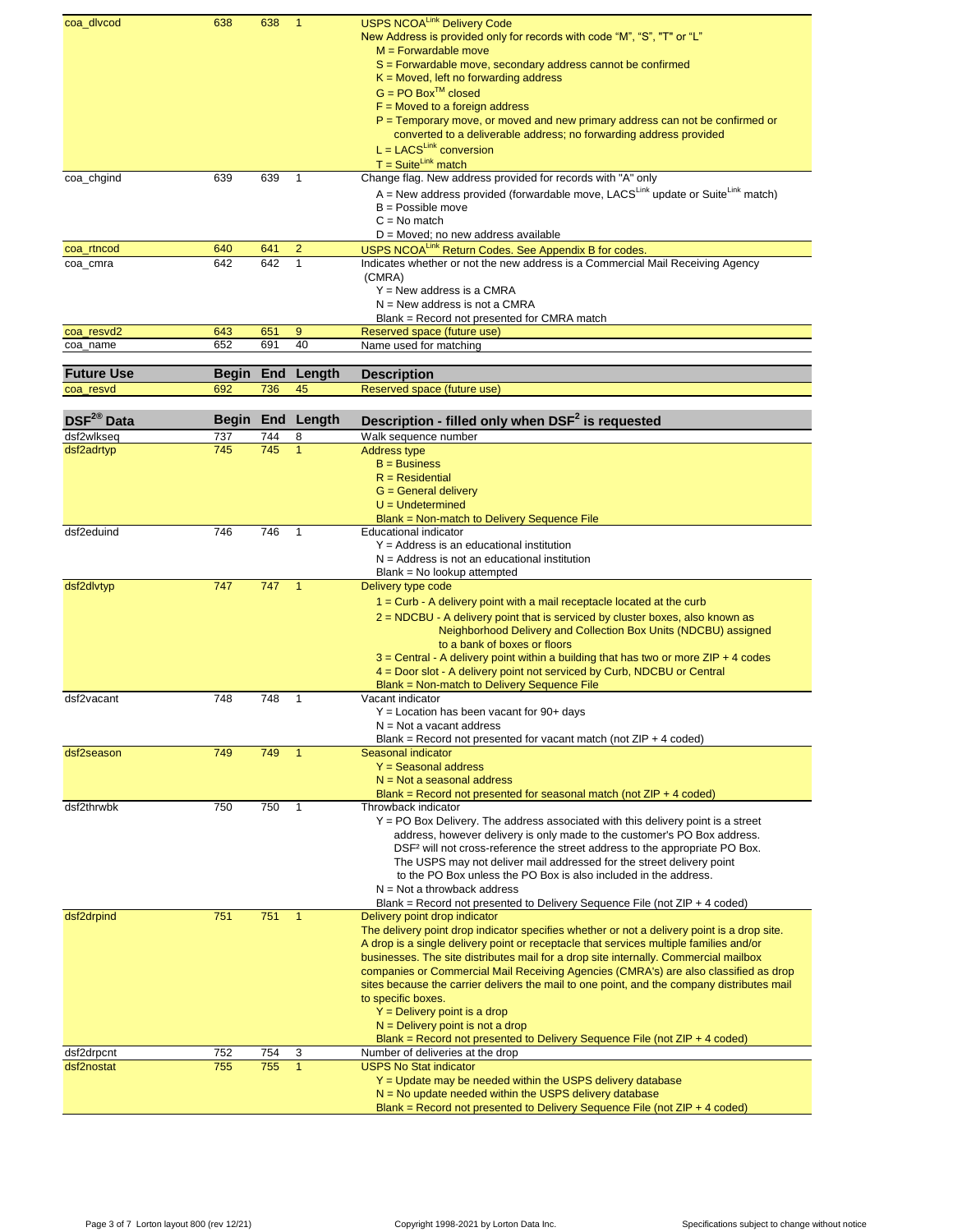| dsf2score                | 756          | 757 | 2            | Mail Score                                                                                       |
|--------------------------|--------------|-----|--------------|--------------------------------------------------------------------------------------------------|
|                          |              |     |              | 1 = Address matched to the $DSF^2$ file                                                          |
|                          |              |     |              | $2$ = Address marked as a seasonal address                                                       |
|                          |              |     |              | $3$ = Primary address matched the DSF <sup>2</sup> file. However, the secondary address did      |
|                          |              |     |              | not match to the DSF <sup>2</sup> file. This address may or may not be deliverable.              |
|                          |              |     |              | $4 =$ Address did not match the DSF <sup>2</sup> file. Primary information is missing or invalid |
|                          |              |     |              | and prevented a direct match to the DSF <sup>2</sup> file. Record may be undeliverable.          |
|                          |              |     |              | 5 = This score is not currently used                                                             |
|                          |              |     |              | 6 = Address marked as being vacant for 90 or more days. Address information                      |
|                          |              |     |              | is accurate but is undeliverable.                                                                |
|                          |              |     |              | 7 = Address fields may be incomplete or contain data that cannot match to the                    |
|                          |              |     |              | Delivery Sequence and ZIP + 4 files.                                                             |
| dsf resvd                | 758          | 761 | 4            | Reserved space (future use)                                                                      |
|                          |              |     |              |                                                                                                  |
| <b>Telephone</b>         | <b>Begin</b> |     | End Length   | Description - filled only when telephone service is requested                                    |
| std_phone                | 762          | 771 | 10           | Phone number                                                                                     |
|                          |              |     |              |                                                                                                  |
| <b>Optional Flags</b>    | <b>Begin</b> |     | End Length   | Description - filled only when optional services are requested                                   |
| opt_flags                | 772          | 779 | 8            | Optional return codes                                                                            |
|                          |              |     |              | A = Advanced Address Correction                                                                  |
|                          |              |     |              | $U =$ Apartment/unit number corrected or appended                                                |
|                          |              |     |              | B or $P =$ Proprietary change of address                                                         |
| <b>Suppression Flags</b> | Beain        | End | Length       | Description - filled only when suppression/s are requested                                       |
| supp_flags               | 780          | 789 | 10           | Suppression & duplicate match flags                                                              |
|                          |              |     |              | $A = Deceased$                                                                                   |
|                          |              |     |              | $B = DMA Do$ not mail                                                                            |
|                          |              |     |              | $C = Prison$                                                                                     |
|                          |              |     |              | $D =$ Duplicate record                                                                           |
|                          |              |     |              | $E = Keep record$                                                                                |
|                          |              |     |              | $F =$ Non duplicate                                                                              |
|                          |              |     |              |                                                                                                  |
| <b>Gender Flag</b>       | <b>Begin</b> |     | End Length   | <b>Description</b>                                                                               |
| std gender               | 790          | 790 | $\mathbf{1}$ | Gender code                                                                                      |
|                          |              |     |              | $B = Both$                                                                                       |
|                          |              |     |              | $C = Company$                                                                                    |
|                          |              |     |              | $F =$ Female                                                                                     |
|                          |              |     |              | $M = Male$                                                                                       |
|                          |              |     |              | $U = Unknown/undetermined$                                                                       |
|                          |              |     |              | $Blank = No$ input name                                                                          |
|                          |              |     |              |                                                                                                  |
| <b>Future Use</b>        | <b>Begin</b> | End | Length       | <b>Description</b>                                                                               |
| resvd1                   | 791          | 800 | 10           | Reserved space (future use)                                                                      |



 *Arden Hills MN 55112-3715 Phone 651-203-8290 Fax 651-203-8299 www.lortondata.com support@lortondata.com*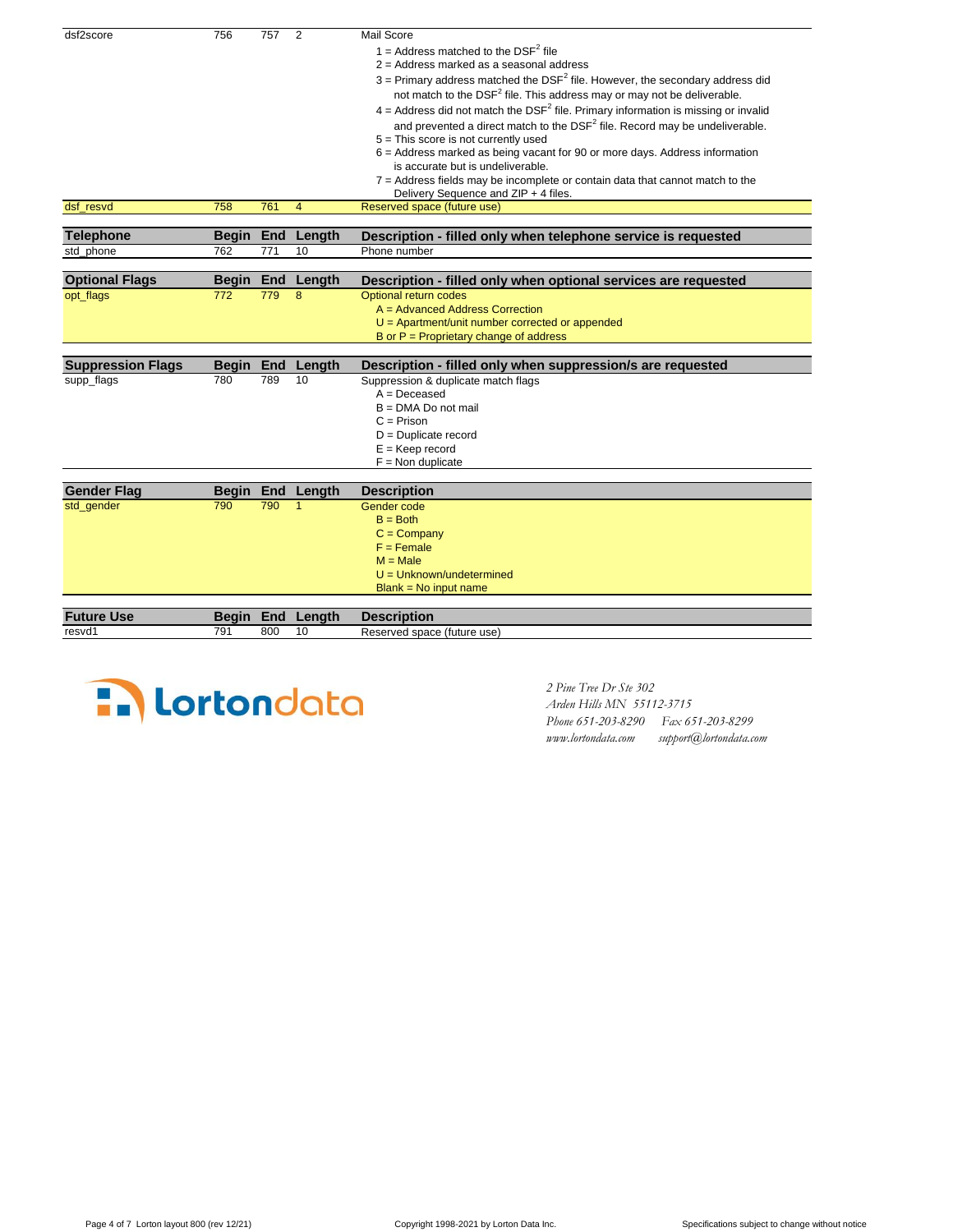## Appendix A

**Status Codes**

A status code tells you how an address was corrected or standardized. The code contains six characters, and each character tells you something about how the record was changed.

|                               | Value What Changed                                                                                     |
|-------------------------------|--------------------------------------------------------------------------------------------------------|
|                               | <b>1st Character</b>                                                                                   |
| $\overline{\mathbf{s}}$       | Nothing was truncated                                                                                  |
| $\overline{A}$                | The address line was truncated to fit in your field                                                    |
| $\overline{B}$                | The address line and city name were truncated to fit in your fields                                    |
| $\overline{c}$                | The city name was truncated to fit in your field                                                       |
|                               | 2nd Character                                                                                          |
| 0                             | No significant change to the city, state, $ZIP^{TM}$ , or $ZIP + 4$                                    |
| $\overline{1}$                | <b>ZIP</b>                                                                                             |
| $\overline{2}$                | City                                                                                                   |
| $\overline{3}$                | City and ZIP                                                                                           |
| $\frac{4}{5}$                 | <b>State</b>                                                                                           |
| $\overline{6}$                | <b>State and ZIP</b><br>City and state                                                                 |
| $\overline{7}$                | City, state, and ZIP                                                                                   |
| $\overline{8}$                | $ZIP + 4$                                                                                              |
| 9                             | $ZIP$ and $ZIP + 4$                                                                                    |
|                               | City and $ZIP + 4$                                                                                     |
| A<br>B<br>C<br>D<br>E         | City, ZIP, and ZIP + $4$                                                                               |
|                               | State and ZIP + 4                                                                                      |
|                               | State, ZIP, and ZIP + 4                                                                                |
| F                             | City, state, and $ZIP + 4$<br>City, state, ZIP and ZIP + 4                                             |
|                               | <b>3rd Character</b>                                                                                   |
|                               | No significant change to the predirectional, primary (street) name, postdirectional, or suffix         |
| $\mathbf 0$<br>$\overline{1}$ | <b>Suffix</b>                                                                                          |
|                               | Predirectional                                                                                         |
| $\frac{2}{3}$                 | <b>Predirectional and suffix</b>                                                                       |
|                               | Postdirectional                                                                                        |
| $\frac{4}{5}$                 | Suffix and postdirectional                                                                             |
|                               | Predirectional and postdirectional                                                                     |
| $\overline{7}$                | Predirectional, suffix, and postdirectional                                                            |
| $\frac{8}{9}$                 | Primary name                                                                                           |
|                               | Primary name and suffix                                                                                |
| $\frac{A}{C}$                 | Predirectional and primary name<br>Predirectional, primary name, and suffix                            |
|                               | Primary name and postdirectional                                                                       |
| D                             | Primary name, suffix, and postdirectional                                                              |
| $\overline{E}$                | Predirectional, primary name, and postdirectional                                                      |
| $\overline{F}$                | Predirectional, primary name, postdirectional, and suffix                                              |
|                               | 4th Character                                                                                          |
| 0                             | No change in county, carrier route, DP2 and/or DPC, or unit designator                                 |
| $\mathbf{1}$                  | Unit designator                                                                                        |
| $\overline{c}$                | DP2 and/or DPC                                                                                         |
| $\overline{3}$                | DP2 and/or DPC and unit designator                                                                     |
| $\overline{4}$<br>5           | Carrier route<br>Carrier route and unit designator                                                     |
| $\overline{6}$                | Carrier route, and DP2, and/or DPC                                                                     |
| $\overline{7}$                | Carrier route, and DP2 and/or DPC, and unit designator                                                 |
| $\overline{8}$                | County number                                                                                          |
| 9                             | County number and unit designator                                                                      |
| $\overline{A}$                | County number, and DP2, and/or DPC                                                                     |
| $\overline{B}$                | County number, DP2 and/or DPC, and unit designator                                                     |
| $\overline{c}$                | County number and carrier route                                                                        |
| $\overline{D}$                | County number, carrier route, and unit designator<br>County number, carrier route, and DP2, and/or DPC |
| Ξ<br>F                        | County number, carrier route, and DP2 and/or DPC, and unit designator                                  |
|                               | <b>5th Character</b>                                                                                   |
| $\mathbf 0$                   | No change to the LOT (line of travel), LOT Order (line of travel order), or Urb (Urbanization code)    |
| $\mathbf{1}$                  | <b>LOT</b>                                                                                             |
| $\sqrt{2}$                    | LOT Order                                                                                              |
| 3                             | <b>LOT and LOT Order</b>                                                                               |
| $\overline{4}$                | Urb                                                                                                    |
| 5                             | <b>Urb and LOT</b>                                                                                     |
| 6                             | Urb and LOT Order                                                                                      |
| $\overline{7}$                | Urb, LOT, and LOT Order                                                                                |
|                               | <b>6th Character</b>                                                                                   |
| n/a                           | This character is reserved for future expansion of the status code. It will always be zero.            |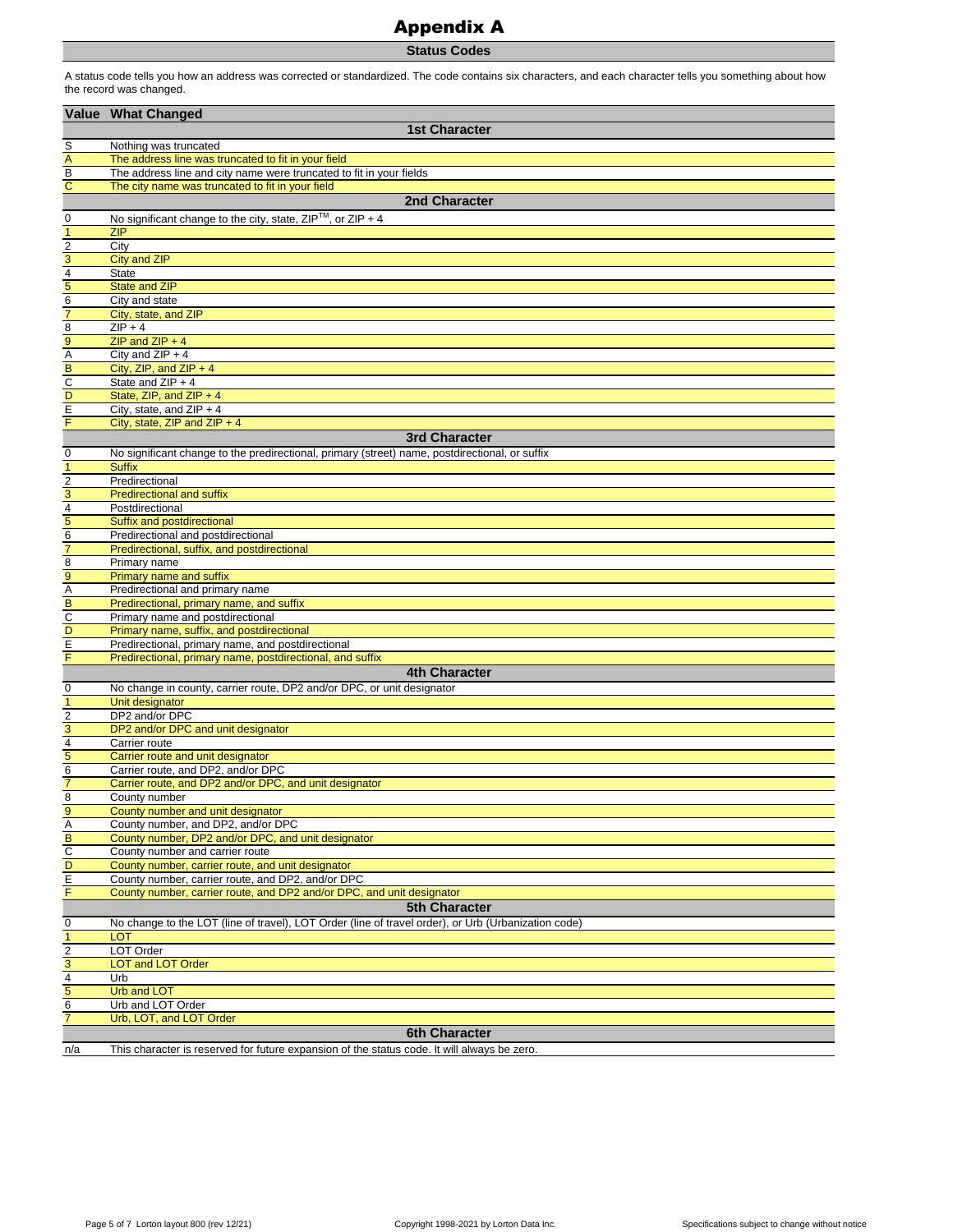## **Error Codes**

| The data contains either 1) no last-line data at all, 2) only a city name, or 3) only a state. There is not enough last-line data to justify going<br>E101<br>any further with the assignment process.<br>Failure to match to Unique ZIP Code. ZIP Code, directional, street suffix, or primary number may be missing or invalid.<br>E194<br>The input data does not include a recognizable city name, so look-up in the City directory is impossible. The input data includes a ZIP Code,<br>E212<br>but no match for it can be found in the ZCF directory. This error does not indicate whether or not the state data is valid.<br>The input data includes a valid state and something that might be a city name, but no match for them can be found in the City directory. The<br>E213<br>input data does not include a ZIP Code, so no look-up in the ZCF directory is possible.<br>The input data includes something that might be a city name, and something that might be a ZIP Code. However, both of them are invalid,<br>E214<br>because no match for either of them can be found in the City and ZCF directories.<br>The input data may or may not include a ZIP Code. If a ZIP is input, no match for it can be found in the ZCF directory. When looking up the<br>E216<br>input city and state in the city directory, the software finds two or more matching cities in the state. Because the input ZIP is invalid or<br>missing, the software cannot break the tie between possible city matches, nor determine which ZIP to assign.<br>E302<br>Nothing in the input record is recognized as a primary address line.<br>No match for the input street name can be found in the ZIP+4 directory. Perhaps the street name is misspelled or incorrectly abbreviated. If<br>E412<br>the input address line contains extraneous data that might be interpreted as a part of the street name, this also can result in E412.<br>The ZIP+4 directory contains two or more street names that resemble the input street name. However, the resemblance between potential<br>E413<br>matches is so close that one cannot be chosen.<br>Nothing in the input address line is recognized as a primary range (house number). This may mean that the primary range truly is missing, or<br>E420<br>that it cannot be recognized.<br>According to the ZIP+4 directory, the input primary range (house number) is invalid. That is, it does not fall within any of the ranges listed for<br>E421<br>that street, route, or building.<br>The ZIP+4 directory indicates that a predirectional is required to choose between possible matches. However, either the input data does not<br>E422<br>include a predirectional, or the input predirectional is invalid (not among those listed for the street).<br>The ZIP+4 directory indicates that a suffix is required to choose between possible matches. However, either the input data does not include a<br>E423<br>suffix, or the input suffix is invalid (not among those listed for the street).<br>The ZIP+4 directory indicates that both a suffix and a directional are required to choose between possible matches. However, either the input<br>E425<br>data does not include a suffix and directional, or the input suffix and directional are invalid (not among those listed for the street).<br>The ZIP+4 directory indicates that a postdirectional is required to choose between possible matches. However, either the input data does not<br>E427<br>include a postdirectional, or the input postdirectional is invalid (not among those listed for the street).<br>The input ZIP is missing or invalid. The City directory shows that the input city/state covers two or more ZIP Codes. The ZIP+4 directory has<br>E428<br>matches for the address line in at least two of those ZIP Codes. The software can't use the invalid input ZIP to break the tie on the address<br>line, nor use the address line to choose a valid ZIP.<br>The input city name is missing or invalid. The ZCF directory shows that the input ZIP applies to two or more city names. The ZIP+4 directory<br>E429<br>has matches for the address line in at least two of those citites. The software can't use the input city to break the tie on the address line, nor<br>use the address line to choose a city name.<br>The ZIP+4 directory contains two or more address lines that resemble the input address line. However, the similarity between potential<br>E430<br>matches is so close that one cannot be chosen over another.<br>The ZIP+4 directory contains two or more address lines that resemble the input address line. To break the tie, the Puerto Rican urbanization<br>E431<br>is needed. However, either the input address does not include an urbanization, or the input urbanization is incorrect.<br>E439<br>Exact match made in EWS directory.<br>E500 is a catch-all error code assigned when no more specific code can be assigned. Usually it indicates that no potential match meets the<br>E500<br>minimum confidence level, or that there is an unresolved tie between two or more potential matches.<br>E501<br>The address is foreign—that is, not within the domestic U.S., territories, or possessions.<br>E502<br>All of the fields used in address look-up are blank. There may be data in non-address fields.<br>The input address lies outside the area covered by the ZIP+4 directory. This error usually occurs when a state or regional ZIP+4 directory is<br>being used, or a custom directory created through the Extract utility. E503 should not occur when using the National directory (zip4us.dir). If it<br>E503<br>does, it may mean that you have found a conflict between the City and ZCF directories and the National directory. You should report it to<br>your Address Management Systems Office by sending them an e-mail (amsssupport.ncsc@usps.gov).<br>The address line matches at least two ZIP+4 records. The ranges of those ZIP+4 records overlap, and the software cannot break the tie.<br>E504<br>E504 indicates a flaw in the ZIP+4 database. You should report it to your Address Management Systems Office by sending them an e-mail<br>(amssupport.ncsc@usps.gov).<br>The record matches an undeliverable default record. If further information were provided, such as secondary address data or firm name, the<br>E505<br>address would have been assigned.<br>According to the USPS, no delivery to this address is possible. The address is listed in the ZIP+4 directory, but the record is tagged as<br>undeliverable by the USPS. Most often, it might be a cemetery, parking ramp, or condemned building. E600 is unusual because it indicates a<br>E600<br>successful match to the ZIP+4 directory. All other error codes mean that there was no match. Undeliverable addresses are tagged as "errors"<br>for the convenience of users who suppress mailing to "bad" addresses—unassigned and undeliverable records.<br>E601<br>Not a valid delivery point. ZIP+4 removed.<br>Some addresses that are valid may be marked incorrectly as undeliverable. This is caused by an error in the USPS data. If you find such an<br>Note:<br>address, you should report it to your Address Management Systems Office by sending them an e-mail (amssupport.ncsc@usps.gov). | <b>Code Description</b> |
|---------------------------------------------------------------------------------------------------------------------------------------------------------------------------------------------------------------------------------------------------------------------------------------------------------------------------------------------------------------------------------------------------------------------------------------------------------------------------------------------------------------------------------------------------------------------------------------------------------------------------------------------------------------------------------------------------------------------------------------------------------------------------------------------------------------------------------------------------------------------------------------------------------------------------------------------------------------------------------------------------------------------------------------------------------------------------------------------------------------------------------------------------------------------------------------------------------------------------------------------------------------------------------------------------------------------------------------------------------------------------------------------------------------------------------------------------------------------------------------------------------------------------------------------------------------------------------------------------------------------------------------------------------------------------------------------------------------------------------------------------------------------------------------------------------------------------------------------------------------------------------------------------------------------------------------------------------------------------------------------------------------------------------------------------------------------------------------------------------------------------------------------------------------------------------------------------------------------------------------------------------------------------------------------------------------------------------------------------------------------------------------------------------------------------------------------------------------------------------------------------------------------------------------------------------------------------------------------------------------------------------------------------------------------------------------------------------------------------------------------------------------------------------------------------------------------------------------------------------------------------------------------------------------------------------------------------------------------------------------------------------------------------------------------------------------------------------------------------------------------------------------------------------------------------------------------------------------------------------------------------------------------------------------------------------------------------------------------------------------------------------------------------------------------------------------------------------------------------------------------------------------------------------------------------------------------------------------------------------------------------------------------------------------------------------------------------------------------------------------------------------------------------------------------------------------------------------------------------------------------------------------------------------------------------------------------------------------------------------------------------------------------------------------------------------------------------------------------------------------------------------------------------------------------------------------------------------------------------------------------------------------------------------------------------------------------------------------------------------------------------------------------------------------------------------------------------------------------------------------------------------------------------------------------------------------------------------------------------------------------------------------------------------------------------------------------------------------------------------------------------------------------------------------------------------------------------------------------------------------------------------------------------------------------------------------------------------------------------------------------------------------------------------------------------------------------------------------------------------------------------------------------------------------------------------------------------------------------------------------------------------------------------------------------------------------------------------------------------------------------------------------------------------------------------------------------------------------------------------------------------------------------------------------------------------------------------------------------------------------------------------------------------------------------------------------------------------------------------------------------------------------------------------------------------------------------------------------------------------------------------------------------------------------------------------------------------------------------------------------------------------------------------------------------------------------------------------------------------------------------------------------------------------------------------------------------------------------------------------------------------------------------------------------------------------------------------------------------------------------------------------------------------------------------------------------------------------------------------------------------------------------------------------------------------------------------------------------------------------------------------------------------------------------------------------------------------------------------------------------------------------------------------------------------------------------------------------------------------------------------------------------------------------------------------------------------------------------------------------------------------------------------------------------------------------------------------------------------------------------------------------------------------------------------------------------------------------------------------------------------------------------------------------------------------------------------------------------------------------------------------------------------|-------------------------|
|                                                                                                                                                                                                                                                                                                                                                                                                                                                                                                                                                                                                                                                                                                                                                                                                                                                                                                                                                                                                                                                                                                                                                                                                                                                                                                                                                                                                                                                                                                                                                                                                                                                                                                                                                                                                                                                                                                                                                                                                                                                                                                                                                                                                                                                                                                                                                                                                                                                                                                                                                                                                                                                                                                                                                                                                                                                                                                                                                                                                                                                                                                                                                                                                                                                                                                                                                                                                                                                                                                                                                                                                                                                                                                                                                                                                                                                                                                                                                                                                                                                                                                                                                                                                                                                                                                                                                                                                                                                                                                                                                                                                                                                                                                                                                                                                                                                                                                                                                                                                                                                                                                                                                                                                                                                                                                                                                                                                                                                                                                                                                                                                                                                                                                                                                                                                                                                                                                                                                                                                                                                                                                                                                                                                                                                                                                                                                                                                                                                                                                                                                                                                                                                                                                                                                                                                                                                                                                                                                                                                                                                                                                                                                                                                                                                                                                                                                                                             |                         |
|                                                                                                                                                                                                                                                                                                                                                                                                                                                                                                                                                                                                                                                                                                                                                                                                                                                                                                                                                                                                                                                                                                                                                                                                                                                                                                                                                                                                                                                                                                                                                                                                                                                                                                                                                                                                                                                                                                                                                                                                                                                                                                                                                                                                                                                                                                                                                                                                                                                                                                                                                                                                                                                                                                                                                                                                                                                                                                                                                                                                                                                                                                                                                                                                                                                                                                                                                                                                                                                                                                                                                                                                                                                                                                                                                                                                                                                                                                                                                                                                                                                                                                                                                                                                                                                                                                                                                                                                                                                                                                                                                                                                                                                                                                                                                                                                                                                                                                                                                                                                                                                                                                                                                                                                                                                                                                                                                                                                                                                                                                                                                                                                                                                                                                                                                                                                                                                                                                                                                                                                                                                                                                                                                                                                                                                                                                                                                                                                                                                                                                                                                                                                                                                                                                                                                                                                                                                                                                                                                                                                                                                                                                                                                                                                                                                                                                                                                                                             |                         |
|                                                                                                                                                                                                                                                                                                                                                                                                                                                                                                                                                                                                                                                                                                                                                                                                                                                                                                                                                                                                                                                                                                                                                                                                                                                                                                                                                                                                                                                                                                                                                                                                                                                                                                                                                                                                                                                                                                                                                                                                                                                                                                                                                                                                                                                                                                                                                                                                                                                                                                                                                                                                                                                                                                                                                                                                                                                                                                                                                                                                                                                                                                                                                                                                                                                                                                                                                                                                                                                                                                                                                                                                                                                                                                                                                                                                                                                                                                                                                                                                                                                                                                                                                                                                                                                                                                                                                                                                                                                                                                                                                                                                                                                                                                                                                                                                                                                                                                                                                                                                                                                                                                                                                                                                                                                                                                                                                                                                                                                                                                                                                                                                                                                                                                                                                                                                                                                                                                                                                                                                                                                                                                                                                                                                                                                                                                                                                                                                                                                                                                                                                                                                                                                                                                                                                                                                                                                                                                                                                                                                                                                                                                                                                                                                                                                                                                                                                                                             |                         |
|                                                                                                                                                                                                                                                                                                                                                                                                                                                                                                                                                                                                                                                                                                                                                                                                                                                                                                                                                                                                                                                                                                                                                                                                                                                                                                                                                                                                                                                                                                                                                                                                                                                                                                                                                                                                                                                                                                                                                                                                                                                                                                                                                                                                                                                                                                                                                                                                                                                                                                                                                                                                                                                                                                                                                                                                                                                                                                                                                                                                                                                                                                                                                                                                                                                                                                                                                                                                                                                                                                                                                                                                                                                                                                                                                                                                                                                                                                                                                                                                                                                                                                                                                                                                                                                                                                                                                                                                                                                                                                                                                                                                                                                                                                                                                                                                                                                                                                                                                                                                                                                                                                                                                                                                                                                                                                                                                                                                                                                                                                                                                                                                                                                                                                                                                                                                                                                                                                                                                                                                                                                                                                                                                                                                                                                                                                                                                                                                                                                                                                                                                                                                                                                                                                                                                                                                                                                                                                                                                                                                                                                                                                                                                                                                                                                                                                                                                                                             |                         |
|                                                                                                                                                                                                                                                                                                                                                                                                                                                                                                                                                                                                                                                                                                                                                                                                                                                                                                                                                                                                                                                                                                                                                                                                                                                                                                                                                                                                                                                                                                                                                                                                                                                                                                                                                                                                                                                                                                                                                                                                                                                                                                                                                                                                                                                                                                                                                                                                                                                                                                                                                                                                                                                                                                                                                                                                                                                                                                                                                                                                                                                                                                                                                                                                                                                                                                                                                                                                                                                                                                                                                                                                                                                                                                                                                                                                                                                                                                                                                                                                                                                                                                                                                                                                                                                                                                                                                                                                                                                                                                                                                                                                                                                                                                                                                                                                                                                                                                                                                                                                                                                                                                                                                                                                                                                                                                                                                                                                                                                                                                                                                                                                                                                                                                                                                                                                                                                                                                                                                                                                                                                                                                                                                                                                                                                                                                                                                                                                                                                                                                                                                                                                                                                                                                                                                                                                                                                                                                                                                                                                                                                                                                                                                                                                                                                                                                                                                                                             |                         |
|                                                                                                                                                                                                                                                                                                                                                                                                                                                                                                                                                                                                                                                                                                                                                                                                                                                                                                                                                                                                                                                                                                                                                                                                                                                                                                                                                                                                                                                                                                                                                                                                                                                                                                                                                                                                                                                                                                                                                                                                                                                                                                                                                                                                                                                                                                                                                                                                                                                                                                                                                                                                                                                                                                                                                                                                                                                                                                                                                                                                                                                                                                                                                                                                                                                                                                                                                                                                                                                                                                                                                                                                                                                                                                                                                                                                                                                                                                                                                                                                                                                                                                                                                                                                                                                                                                                                                                                                                                                                                                                                                                                                                                                                                                                                                                                                                                                                                                                                                                                                                                                                                                                                                                                                                                                                                                                                                                                                                                                                                                                                                                                                                                                                                                                                                                                                                                                                                                                                                                                                                                                                                                                                                                                                                                                                                                                                                                                                                                                                                                                                                                                                                                                                                                                                                                                                                                                                                                                                                                                                                                                                                                                                                                                                                                                                                                                                                                                             |                         |
|                                                                                                                                                                                                                                                                                                                                                                                                                                                                                                                                                                                                                                                                                                                                                                                                                                                                                                                                                                                                                                                                                                                                                                                                                                                                                                                                                                                                                                                                                                                                                                                                                                                                                                                                                                                                                                                                                                                                                                                                                                                                                                                                                                                                                                                                                                                                                                                                                                                                                                                                                                                                                                                                                                                                                                                                                                                                                                                                                                                                                                                                                                                                                                                                                                                                                                                                                                                                                                                                                                                                                                                                                                                                                                                                                                                                                                                                                                                                                                                                                                                                                                                                                                                                                                                                                                                                                                                                                                                                                                                                                                                                                                                                                                                                                                                                                                                                                                                                                                                                                                                                                                                                                                                                                                                                                                                                                                                                                                                                                                                                                                                                                                                                                                                                                                                                                                                                                                                                                                                                                                                                                                                                                                                                                                                                                                                                                                                                                                                                                                                                                                                                                                                                                                                                                                                                                                                                                                                                                                                                                                                                                                                                                                                                                                                                                                                                                                                             |                         |
|                                                                                                                                                                                                                                                                                                                                                                                                                                                                                                                                                                                                                                                                                                                                                                                                                                                                                                                                                                                                                                                                                                                                                                                                                                                                                                                                                                                                                                                                                                                                                                                                                                                                                                                                                                                                                                                                                                                                                                                                                                                                                                                                                                                                                                                                                                                                                                                                                                                                                                                                                                                                                                                                                                                                                                                                                                                                                                                                                                                                                                                                                                                                                                                                                                                                                                                                                                                                                                                                                                                                                                                                                                                                                                                                                                                                                                                                                                                                                                                                                                                                                                                                                                                                                                                                                                                                                                                                                                                                                                                                                                                                                                                                                                                                                                                                                                                                                                                                                                                                                                                                                                                                                                                                                                                                                                                                                                                                                                                                                                                                                                                                                                                                                                                                                                                                                                                                                                                                                                                                                                                                                                                                                                                                                                                                                                                                                                                                                                                                                                                                                                                                                                                                                                                                                                                                                                                                                                                                                                                                                                                                                                                                                                                                                                                                                                                                                                                             |                         |
|                                                                                                                                                                                                                                                                                                                                                                                                                                                                                                                                                                                                                                                                                                                                                                                                                                                                                                                                                                                                                                                                                                                                                                                                                                                                                                                                                                                                                                                                                                                                                                                                                                                                                                                                                                                                                                                                                                                                                                                                                                                                                                                                                                                                                                                                                                                                                                                                                                                                                                                                                                                                                                                                                                                                                                                                                                                                                                                                                                                                                                                                                                                                                                                                                                                                                                                                                                                                                                                                                                                                                                                                                                                                                                                                                                                                                                                                                                                                                                                                                                                                                                                                                                                                                                                                                                                                                                                                                                                                                                                                                                                                                                                                                                                                                                                                                                                                                                                                                                                                                                                                                                                                                                                                                                                                                                                                                                                                                                                                                                                                                                                                                                                                                                                                                                                                                                                                                                                                                                                                                                                                                                                                                                                                                                                                                                                                                                                                                                                                                                                                                                                                                                                                                                                                                                                                                                                                                                                                                                                                                                                                                                                                                                                                                                                                                                                                                                                             |                         |
|                                                                                                                                                                                                                                                                                                                                                                                                                                                                                                                                                                                                                                                                                                                                                                                                                                                                                                                                                                                                                                                                                                                                                                                                                                                                                                                                                                                                                                                                                                                                                                                                                                                                                                                                                                                                                                                                                                                                                                                                                                                                                                                                                                                                                                                                                                                                                                                                                                                                                                                                                                                                                                                                                                                                                                                                                                                                                                                                                                                                                                                                                                                                                                                                                                                                                                                                                                                                                                                                                                                                                                                                                                                                                                                                                                                                                                                                                                                                                                                                                                                                                                                                                                                                                                                                                                                                                                                                                                                                                                                                                                                                                                                                                                                                                                                                                                                                                                                                                                                                                                                                                                                                                                                                                                                                                                                                                                                                                                                                                                                                                                                                                                                                                                                                                                                                                                                                                                                                                                                                                                                                                                                                                                                                                                                                                                                                                                                                                                                                                                                                                                                                                                                                                                                                                                                                                                                                                                                                                                                                                                                                                                                                                                                                                                                                                                                                                                                             |                         |
|                                                                                                                                                                                                                                                                                                                                                                                                                                                                                                                                                                                                                                                                                                                                                                                                                                                                                                                                                                                                                                                                                                                                                                                                                                                                                                                                                                                                                                                                                                                                                                                                                                                                                                                                                                                                                                                                                                                                                                                                                                                                                                                                                                                                                                                                                                                                                                                                                                                                                                                                                                                                                                                                                                                                                                                                                                                                                                                                                                                                                                                                                                                                                                                                                                                                                                                                                                                                                                                                                                                                                                                                                                                                                                                                                                                                                                                                                                                                                                                                                                                                                                                                                                                                                                                                                                                                                                                                                                                                                                                                                                                                                                                                                                                                                                                                                                                                                                                                                                                                                                                                                                                                                                                                                                                                                                                                                                                                                                                                                                                                                                                                                                                                                                                                                                                                                                                                                                                                                                                                                                                                                                                                                                                                                                                                                                                                                                                                                                                                                                                                                                                                                                                                                                                                                                                                                                                                                                                                                                                                                                                                                                                                                                                                                                                                                                                                                                                             |                         |
|                                                                                                                                                                                                                                                                                                                                                                                                                                                                                                                                                                                                                                                                                                                                                                                                                                                                                                                                                                                                                                                                                                                                                                                                                                                                                                                                                                                                                                                                                                                                                                                                                                                                                                                                                                                                                                                                                                                                                                                                                                                                                                                                                                                                                                                                                                                                                                                                                                                                                                                                                                                                                                                                                                                                                                                                                                                                                                                                                                                                                                                                                                                                                                                                                                                                                                                                                                                                                                                                                                                                                                                                                                                                                                                                                                                                                                                                                                                                                                                                                                                                                                                                                                                                                                                                                                                                                                                                                                                                                                                                                                                                                                                                                                                                                                                                                                                                                                                                                                                                                                                                                                                                                                                                                                                                                                                                                                                                                                                                                                                                                                                                                                                                                                                                                                                                                                                                                                                                                                                                                                                                                                                                                                                                                                                                                                                                                                                                                                                                                                                                                                                                                                                                                                                                                                                                                                                                                                                                                                                                                                                                                                                                                                                                                                                                                                                                                                                             |                         |
|                                                                                                                                                                                                                                                                                                                                                                                                                                                                                                                                                                                                                                                                                                                                                                                                                                                                                                                                                                                                                                                                                                                                                                                                                                                                                                                                                                                                                                                                                                                                                                                                                                                                                                                                                                                                                                                                                                                                                                                                                                                                                                                                                                                                                                                                                                                                                                                                                                                                                                                                                                                                                                                                                                                                                                                                                                                                                                                                                                                                                                                                                                                                                                                                                                                                                                                                                                                                                                                                                                                                                                                                                                                                                                                                                                                                                                                                                                                                                                                                                                                                                                                                                                                                                                                                                                                                                                                                                                                                                                                                                                                                                                                                                                                                                                                                                                                                                                                                                                                                                                                                                                                                                                                                                                                                                                                                                                                                                                                                                                                                                                                                                                                                                                                                                                                                                                                                                                                                                                                                                                                                                                                                                                                                                                                                                                                                                                                                                                                                                                                                                                                                                                                                                                                                                                                                                                                                                                                                                                                                                                                                                                                                                                                                                                                                                                                                                                                             |                         |
|                                                                                                                                                                                                                                                                                                                                                                                                                                                                                                                                                                                                                                                                                                                                                                                                                                                                                                                                                                                                                                                                                                                                                                                                                                                                                                                                                                                                                                                                                                                                                                                                                                                                                                                                                                                                                                                                                                                                                                                                                                                                                                                                                                                                                                                                                                                                                                                                                                                                                                                                                                                                                                                                                                                                                                                                                                                                                                                                                                                                                                                                                                                                                                                                                                                                                                                                                                                                                                                                                                                                                                                                                                                                                                                                                                                                                                                                                                                                                                                                                                                                                                                                                                                                                                                                                                                                                                                                                                                                                                                                                                                                                                                                                                                                                                                                                                                                                                                                                                                                                                                                                                                                                                                                                                                                                                                                                                                                                                                                                                                                                                                                                                                                                                                                                                                                                                                                                                                                                                                                                                                                                                                                                                                                                                                                                                                                                                                                                                                                                                                                                                                                                                                                                                                                                                                                                                                                                                                                                                                                                                                                                                                                                                                                                                                                                                                                                                                             |                         |
|                                                                                                                                                                                                                                                                                                                                                                                                                                                                                                                                                                                                                                                                                                                                                                                                                                                                                                                                                                                                                                                                                                                                                                                                                                                                                                                                                                                                                                                                                                                                                                                                                                                                                                                                                                                                                                                                                                                                                                                                                                                                                                                                                                                                                                                                                                                                                                                                                                                                                                                                                                                                                                                                                                                                                                                                                                                                                                                                                                                                                                                                                                                                                                                                                                                                                                                                                                                                                                                                                                                                                                                                                                                                                                                                                                                                                                                                                                                                                                                                                                                                                                                                                                                                                                                                                                                                                                                                                                                                                                                                                                                                                                                                                                                                                                                                                                                                                                                                                                                                                                                                                                                                                                                                                                                                                                                                                                                                                                                                                                                                                                                                                                                                                                                                                                                                                                                                                                                                                                                                                                                                                                                                                                                                                                                                                                                                                                                                                                                                                                                                                                                                                                                                                                                                                                                                                                                                                                                                                                                                                                                                                                                                                                                                                                                                                                                                                                                             |                         |
|                                                                                                                                                                                                                                                                                                                                                                                                                                                                                                                                                                                                                                                                                                                                                                                                                                                                                                                                                                                                                                                                                                                                                                                                                                                                                                                                                                                                                                                                                                                                                                                                                                                                                                                                                                                                                                                                                                                                                                                                                                                                                                                                                                                                                                                                                                                                                                                                                                                                                                                                                                                                                                                                                                                                                                                                                                                                                                                                                                                                                                                                                                                                                                                                                                                                                                                                                                                                                                                                                                                                                                                                                                                                                                                                                                                                                                                                                                                                                                                                                                                                                                                                                                                                                                                                                                                                                                                                                                                                                                                                                                                                                                                                                                                                                                                                                                                                                                                                                                                                                                                                                                                                                                                                                                                                                                                                                                                                                                                                                                                                                                                                                                                                                                                                                                                                                                                                                                                                                                                                                                                                                                                                                                                                                                                                                                                                                                                                                                                                                                                                                                                                                                                                                                                                                                                                                                                                                                                                                                                                                                                                                                                                                                                                                                                                                                                                                                                             |                         |
|                                                                                                                                                                                                                                                                                                                                                                                                                                                                                                                                                                                                                                                                                                                                                                                                                                                                                                                                                                                                                                                                                                                                                                                                                                                                                                                                                                                                                                                                                                                                                                                                                                                                                                                                                                                                                                                                                                                                                                                                                                                                                                                                                                                                                                                                                                                                                                                                                                                                                                                                                                                                                                                                                                                                                                                                                                                                                                                                                                                                                                                                                                                                                                                                                                                                                                                                                                                                                                                                                                                                                                                                                                                                                                                                                                                                                                                                                                                                                                                                                                                                                                                                                                                                                                                                                                                                                                                                                                                                                                                                                                                                                                                                                                                                                                                                                                                                                                                                                                                                                                                                                                                                                                                                                                                                                                                                                                                                                                                                                                                                                                                                                                                                                                                                                                                                                                                                                                                                                                                                                                                                                                                                                                                                                                                                                                                                                                                                                                                                                                                                                                                                                                                                                                                                                                                                                                                                                                                                                                                                                                                                                                                                                                                                                                                                                                                                                                                             |                         |
|                                                                                                                                                                                                                                                                                                                                                                                                                                                                                                                                                                                                                                                                                                                                                                                                                                                                                                                                                                                                                                                                                                                                                                                                                                                                                                                                                                                                                                                                                                                                                                                                                                                                                                                                                                                                                                                                                                                                                                                                                                                                                                                                                                                                                                                                                                                                                                                                                                                                                                                                                                                                                                                                                                                                                                                                                                                                                                                                                                                                                                                                                                                                                                                                                                                                                                                                                                                                                                                                                                                                                                                                                                                                                                                                                                                                                                                                                                                                                                                                                                                                                                                                                                                                                                                                                                                                                                                                                                                                                                                                                                                                                                                                                                                                                                                                                                                                                                                                                                                                                                                                                                                                                                                                                                                                                                                                                                                                                                                                                                                                                                                                                                                                                                                                                                                                                                                                                                                                                                                                                                                                                                                                                                                                                                                                                                                                                                                                                                                                                                                                                                                                                                                                                                                                                                                                                                                                                                                                                                                                                                                                                                                                                                                                                                                                                                                                                                                             |                         |
|                                                                                                                                                                                                                                                                                                                                                                                                                                                                                                                                                                                                                                                                                                                                                                                                                                                                                                                                                                                                                                                                                                                                                                                                                                                                                                                                                                                                                                                                                                                                                                                                                                                                                                                                                                                                                                                                                                                                                                                                                                                                                                                                                                                                                                                                                                                                                                                                                                                                                                                                                                                                                                                                                                                                                                                                                                                                                                                                                                                                                                                                                                                                                                                                                                                                                                                                                                                                                                                                                                                                                                                                                                                                                                                                                                                                                                                                                                                                                                                                                                                                                                                                                                                                                                                                                                                                                                                                                                                                                                                                                                                                                                                                                                                                                                                                                                                                                                                                                                                                                                                                                                                                                                                                                                                                                                                                                                                                                                                                                                                                                                                                                                                                                                                                                                                                                                                                                                                                                                                                                                                                                                                                                                                                                                                                                                                                                                                                                                                                                                                                                                                                                                                                                                                                                                                                                                                                                                                                                                                                                                                                                                                                                                                                                                                                                                                                                                                             |                         |
|                                                                                                                                                                                                                                                                                                                                                                                                                                                                                                                                                                                                                                                                                                                                                                                                                                                                                                                                                                                                                                                                                                                                                                                                                                                                                                                                                                                                                                                                                                                                                                                                                                                                                                                                                                                                                                                                                                                                                                                                                                                                                                                                                                                                                                                                                                                                                                                                                                                                                                                                                                                                                                                                                                                                                                                                                                                                                                                                                                                                                                                                                                                                                                                                                                                                                                                                                                                                                                                                                                                                                                                                                                                                                                                                                                                                                                                                                                                                                                                                                                                                                                                                                                                                                                                                                                                                                                                                                                                                                                                                                                                                                                                                                                                                                                                                                                                                                                                                                                                                                                                                                                                                                                                                                                                                                                                                                                                                                                                                                                                                                                                                                                                                                                                                                                                                                                                                                                                                                                                                                                                                                                                                                                                                                                                                                                                                                                                                                                                                                                                                                                                                                                                                                                                                                                                                                                                                                                                                                                                                                                                                                                                                                                                                                                                                                                                                                                                             |                         |
|                                                                                                                                                                                                                                                                                                                                                                                                                                                                                                                                                                                                                                                                                                                                                                                                                                                                                                                                                                                                                                                                                                                                                                                                                                                                                                                                                                                                                                                                                                                                                                                                                                                                                                                                                                                                                                                                                                                                                                                                                                                                                                                                                                                                                                                                                                                                                                                                                                                                                                                                                                                                                                                                                                                                                                                                                                                                                                                                                                                                                                                                                                                                                                                                                                                                                                                                                                                                                                                                                                                                                                                                                                                                                                                                                                                                                                                                                                                                                                                                                                                                                                                                                                                                                                                                                                                                                                                                                                                                                                                                                                                                                                                                                                                                                                                                                                                                                                                                                                                                                                                                                                                                                                                                                                                                                                                                                                                                                                                                                                                                                                                                                                                                                                                                                                                                                                                                                                                                                                                                                                                                                                                                                                                                                                                                                                                                                                                                                                                                                                                                                                                                                                                                                                                                                                                                                                                                                                                                                                                                                                                                                                                                                                                                                                                                                                                                                                                             |                         |
|                                                                                                                                                                                                                                                                                                                                                                                                                                                                                                                                                                                                                                                                                                                                                                                                                                                                                                                                                                                                                                                                                                                                                                                                                                                                                                                                                                                                                                                                                                                                                                                                                                                                                                                                                                                                                                                                                                                                                                                                                                                                                                                                                                                                                                                                                                                                                                                                                                                                                                                                                                                                                                                                                                                                                                                                                                                                                                                                                                                                                                                                                                                                                                                                                                                                                                                                                                                                                                                                                                                                                                                                                                                                                                                                                                                                                                                                                                                                                                                                                                                                                                                                                                                                                                                                                                                                                                                                                                                                                                                                                                                                                                                                                                                                                                                                                                                                                                                                                                                                                                                                                                                                                                                                                                                                                                                                                                                                                                                                                                                                                                                                                                                                                                                                                                                                                                                                                                                                                                                                                                                                                                                                                                                                                                                                                                                                                                                                                                                                                                                                                                                                                                                                                                                                                                                                                                                                                                                                                                                                                                                                                                                                                                                                                                                                                                                                                                                             |                         |
|                                                                                                                                                                                                                                                                                                                                                                                                                                                                                                                                                                                                                                                                                                                                                                                                                                                                                                                                                                                                                                                                                                                                                                                                                                                                                                                                                                                                                                                                                                                                                                                                                                                                                                                                                                                                                                                                                                                                                                                                                                                                                                                                                                                                                                                                                                                                                                                                                                                                                                                                                                                                                                                                                                                                                                                                                                                                                                                                                                                                                                                                                                                                                                                                                                                                                                                                                                                                                                                                                                                                                                                                                                                                                                                                                                                                                                                                                                                                                                                                                                                                                                                                                                                                                                                                                                                                                                                                                                                                                                                                                                                                                                                                                                                                                                                                                                                                                                                                                                                                                                                                                                                                                                                                                                                                                                                                                                                                                                                                                                                                                                                                                                                                                                                                                                                                                                                                                                                                                                                                                                                                                                                                                                                                                                                                                                                                                                                                                                                                                                                                                                                                                                                                                                                                                                                                                                                                                                                                                                                                                                                                                                                                                                                                                                                                                                                                                                                             |                         |
|                                                                                                                                                                                                                                                                                                                                                                                                                                                                                                                                                                                                                                                                                                                                                                                                                                                                                                                                                                                                                                                                                                                                                                                                                                                                                                                                                                                                                                                                                                                                                                                                                                                                                                                                                                                                                                                                                                                                                                                                                                                                                                                                                                                                                                                                                                                                                                                                                                                                                                                                                                                                                                                                                                                                                                                                                                                                                                                                                                                                                                                                                                                                                                                                                                                                                                                                                                                                                                                                                                                                                                                                                                                                                                                                                                                                                                                                                                                                                                                                                                                                                                                                                                                                                                                                                                                                                                                                                                                                                                                                                                                                                                                                                                                                                                                                                                                                                                                                                                                                                                                                                                                                                                                                                                                                                                                                                                                                                                                                                                                                                                                                                                                                                                                                                                                                                                                                                                                                                                                                                                                                                                                                                                                                                                                                                                                                                                                                                                                                                                                                                                                                                                                                                                                                                                                                                                                                                                                                                                                                                                                                                                                                                                                                                                                                                                                                                                                             |                         |
|                                                                                                                                                                                                                                                                                                                                                                                                                                                                                                                                                                                                                                                                                                                                                                                                                                                                                                                                                                                                                                                                                                                                                                                                                                                                                                                                                                                                                                                                                                                                                                                                                                                                                                                                                                                                                                                                                                                                                                                                                                                                                                                                                                                                                                                                                                                                                                                                                                                                                                                                                                                                                                                                                                                                                                                                                                                                                                                                                                                                                                                                                                                                                                                                                                                                                                                                                                                                                                                                                                                                                                                                                                                                                                                                                                                                                                                                                                                                                                                                                                                                                                                                                                                                                                                                                                                                                                                                                                                                                                                                                                                                                                                                                                                                                                                                                                                                                                                                                                                                                                                                                                                                                                                                                                                                                                                                                                                                                                                                                                                                                                                                                                                                                                                                                                                                                                                                                                                                                                                                                                                                                                                                                                                                                                                                                                                                                                                                                                                                                                                                                                                                                                                                                                                                                                                                                                                                                                                                                                                                                                                                                                                                                                                                                                                                                                                                                                                             |                         |
|                                                                                                                                                                                                                                                                                                                                                                                                                                                                                                                                                                                                                                                                                                                                                                                                                                                                                                                                                                                                                                                                                                                                                                                                                                                                                                                                                                                                                                                                                                                                                                                                                                                                                                                                                                                                                                                                                                                                                                                                                                                                                                                                                                                                                                                                                                                                                                                                                                                                                                                                                                                                                                                                                                                                                                                                                                                                                                                                                                                                                                                                                                                                                                                                                                                                                                                                                                                                                                                                                                                                                                                                                                                                                                                                                                                                                                                                                                                                                                                                                                                                                                                                                                                                                                                                                                                                                                                                                                                                                                                                                                                                                                                                                                                                                                                                                                                                                                                                                                                                                                                                                                                                                                                                                                                                                                                                                                                                                                                                                                                                                                                                                                                                                                                                                                                                                                                                                                                                                                                                                                                                                                                                                                                                                                                                                                                                                                                                                                                                                                                                                                                                                                                                                                                                                                                                                                                                                                                                                                                                                                                                                                                                                                                                                                                                                                                                                                                             |                         |
|                                                                                                                                                                                                                                                                                                                                                                                                                                                                                                                                                                                                                                                                                                                                                                                                                                                                                                                                                                                                                                                                                                                                                                                                                                                                                                                                                                                                                                                                                                                                                                                                                                                                                                                                                                                                                                                                                                                                                                                                                                                                                                                                                                                                                                                                                                                                                                                                                                                                                                                                                                                                                                                                                                                                                                                                                                                                                                                                                                                                                                                                                                                                                                                                                                                                                                                                                                                                                                                                                                                                                                                                                                                                                                                                                                                                                                                                                                                                                                                                                                                                                                                                                                                                                                                                                                                                                                                                                                                                                                                                                                                                                                                                                                                                                                                                                                                                                                                                                                                                                                                                                                                                                                                                                                                                                                                                                                                                                                                                                                                                                                                                                                                                                                                                                                                                                                                                                                                                                                                                                                                                                                                                                                                                                                                                                                                                                                                                                                                                                                                                                                                                                                                                                                                                                                                                                                                                                                                                                                                                                                                                                                                                                                                                                                                                                                                                                                                             |                         |
|                                                                                                                                                                                                                                                                                                                                                                                                                                                                                                                                                                                                                                                                                                                                                                                                                                                                                                                                                                                                                                                                                                                                                                                                                                                                                                                                                                                                                                                                                                                                                                                                                                                                                                                                                                                                                                                                                                                                                                                                                                                                                                                                                                                                                                                                                                                                                                                                                                                                                                                                                                                                                                                                                                                                                                                                                                                                                                                                                                                                                                                                                                                                                                                                                                                                                                                                                                                                                                                                                                                                                                                                                                                                                                                                                                                                                                                                                                                                                                                                                                                                                                                                                                                                                                                                                                                                                                                                                                                                                                                                                                                                                                                                                                                                                                                                                                                                                                                                                                                                                                                                                                                                                                                                                                                                                                                                                                                                                                                                                                                                                                                                                                                                                                                                                                                                                                                                                                                                                                                                                                                                                                                                                                                                                                                                                                                                                                                                                                                                                                                                                                                                                                                                                                                                                                                                                                                                                                                                                                                                                                                                                                                                                                                                                                                                                                                                                                                             |                         |
|                                                                                                                                                                                                                                                                                                                                                                                                                                                                                                                                                                                                                                                                                                                                                                                                                                                                                                                                                                                                                                                                                                                                                                                                                                                                                                                                                                                                                                                                                                                                                                                                                                                                                                                                                                                                                                                                                                                                                                                                                                                                                                                                                                                                                                                                                                                                                                                                                                                                                                                                                                                                                                                                                                                                                                                                                                                                                                                                                                                                                                                                                                                                                                                                                                                                                                                                                                                                                                                                                                                                                                                                                                                                                                                                                                                                                                                                                                                                                                                                                                                                                                                                                                                                                                                                                                                                                                                                                                                                                                                                                                                                                                                                                                                                                                                                                                                                                                                                                                                                                                                                                                                                                                                                                                                                                                                                                                                                                                                                                                                                                                                                                                                                                                                                                                                                                                                                                                                                                                                                                                                                                                                                                                                                                                                                                                                                                                                                                                                                                                                                                                                                                                                                                                                                                                                                                                                                                                                                                                                                                                                                                                                                                                                                                                                                                                                                                                                             |                         |
|                                                                                                                                                                                                                                                                                                                                                                                                                                                                                                                                                                                                                                                                                                                                                                                                                                                                                                                                                                                                                                                                                                                                                                                                                                                                                                                                                                                                                                                                                                                                                                                                                                                                                                                                                                                                                                                                                                                                                                                                                                                                                                                                                                                                                                                                                                                                                                                                                                                                                                                                                                                                                                                                                                                                                                                                                                                                                                                                                                                                                                                                                                                                                                                                                                                                                                                                                                                                                                                                                                                                                                                                                                                                                                                                                                                                                                                                                                                                                                                                                                                                                                                                                                                                                                                                                                                                                                                                                                                                                                                                                                                                                                                                                                                                                                                                                                                                                                                                                                                                                                                                                                                                                                                                                                                                                                                                                                                                                                                                                                                                                                                                                                                                                                                                                                                                                                                                                                                                                                                                                                                                                                                                                                                                                                                                                                                                                                                                                                                                                                                                                                                                                                                                                                                                                                                                                                                                                                                                                                                                                                                                                                                                                                                                                                                                                                                                                                                             |                         |
|                                                                                                                                                                                                                                                                                                                                                                                                                                                                                                                                                                                                                                                                                                                                                                                                                                                                                                                                                                                                                                                                                                                                                                                                                                                                                                                                                                                                                                                                                                                                                                                                                                                                                                                                                                                                                                                                                                                                                                                                                                                                                                                                                                                                                                                                                                                                                                                                                                                                                                                                                                                                                                                                                                                                                                                                                                                                                                                                                                                                                                                                                                                                                                                                                                                                                                                                                                                                                                                                                                                                                                                                                                                                                                                                                                                                                                                                                                                                                                                                                                                                                                                                                                                                                                                                                                                                                                                                                                                                                                                                                                                                                                                                                                                                                                                                                                                                                                                                                                                                                                                                                                                                                                                                                                                                                                                                                                                                                                                                                                                                                                                                                                                                                                                                                                                                                                                                                                                                                                                                                                                                                                                                                                                                                                                                                                                                                                                                                                                                                                                                                                                                                                                                                                                                                                                                                                                                                                                                                                                                                                                                                                                                                                                                                                                                                                                                                                                             |                         |
|                                                                                                                                                                                                                                                                                                                                                                                                                                                                                                                                                                                                                                                                                                                                                                                                                                                                                                                                                                                                                                                                                                                                                                                                                                                                                                                                                                                                                                                                                                                                                                                                                                                                                                                                                                                                                                                                                                                                                                                                                                                                                                                                                                                                                                                                                                                                                                                                                                                                                                                                                                                                                                                                                                                                                                                                                                                                                                                                                                                                                                                                                                                                                                                                                                                                                                                                                                                                                                                                                                                                                                                                                                                                                                                                                                                                                                                                                                                                                                                                                                                                                                                                                                                                                                                                                                                                                                                                                                                                                                                                                                                                                                                                                                                                                                                                                                                                                                                                                                                                                                                                                                                                                                                                                                                                                                                                                                                                                                                                                                                                                                                                                                                                                                                                                                                                                                                                                                                                                                                                                                                                                                                                                                                                                                                                                                                                                                                                                                                                                                                                                                                                                                                                                                                                                                                                                                                                                                                                                                                                                                                                                                                                                                                                                                                                                                                                                                                             |                         |
|                                                                                                                                                                                                                                                                                                                                                                                                                                                                                                                                                                                                                                                                                                                                                                                                                                                                                                                                                                                                                                                                                                                                                                                                                                                                                                                                                                                                                                                                                                                                                                                                                                                                                                                                                                                                                                                                                                                                                                                                                                                                                                                                                                                                                                                                                                                                                                                                                                                                                                                                                                                                                                                                                                                                                                                                                                                                                                                                                                                                                                                                                                                                                                                                                                                                                                                                                                                                                                                                                                                                                                                                                                                                                                                                                                                                                                                                                                                                                                                                                                                                                                                                                                                                                                                                                                                                                                                                                                                                                                                                                                                                                                                                                                                                                                                                                                                                                                                                                                                                                                                                                                                                                                                                                                                                                                                                                                                                                                                                                                                                                                                                                                                                                                                                                                                                                                                                                                                                                                                                                                                                                                                                                                                                                                                                                                                                                                                                                                                                                                                                                                                                                                                                                                                                                                                                                                                                                                                                                                                                                                                                                                                                                                                                                                                                                                                                                                                             |                         |
|                                                                                                                                                                                                                                                                                                                                                                                                                                                                                                                                                                                                                                                                                                                                                                                                                                                                                                                                                                                                                                                                                                                                                                                                                                                                                                                                                                                                                                                                                                                                                                                                                                                                                                                                                                                                                                                                                                                                                                                                                                                                                                                                                                                                                                                                                                                                                                                                                                                                                                                                                                                                                                                                                                                                                                                                                                                                                                                                                                                                                                                                                                                                                                                                                                                                                                                                                                                                                                                                                                                                                                                                                                                                                                                                                                                                                                                                                                                                                                                                                                                                                                                                                                                                                                                                                                                                                                                                                                                                                                                                                                                                                                                                                                                                                                                                                                                                                                                                                                                                                                                                                                                                                                                                                                                                                                                                                                                                                                                                                                                                                                                                                                                                                                                                                                                                                                                                                                                                                                                                                                                                                                                                                                                                                                                                                                                                                                                                                                                                                                                                                                                                                                                                                                                                                                                                                                                                                                                                                                                                                                                                                                                                                                                                                                                                                                                                                                                             |                         |
|                                                                                                                                                                                                                                                                                                                                                                                                                                                                                                                                                                                                                                                                                                                                                                                                                                                                                                                                                                                                                                                                                                                                                                                                                                                                                                                                                                                                                                                                                                                                                                                                                                                                                                                                                                                                                                                                                                                                                                                                                                                                                                                                                                                                                                                                                                                                                                                                                                                                                                                                                                                                                                                                                                                                                                                                                                                                                                                                                                                                                                                                                                                                                                                                                                                                                                                                                                                                                                                                                                                                                                                                                                                                                                                                                                                                                                                                                                                                                                                                                                                                                                                                                                                                                                                                                                                                                                                                                                                                                                                                                                                                                                                                                                                                                                                                                                                                                                                                                                                                                                                                                                                                                                                                                                                                                                                                                                                                                                                                                                                                                                                                                                                                                                                                                                                                                                                                                                                                                                                                                                                                                                                                                                                                                                                                                                                                                                                                                                                                                                                                                                                                                                                                                                                                                                                                                                                                                                                                                                                                                                                                                                                                                                                                                                                                                                                                                                                             |                         |
|                                                                                                                                                                                                                                                                                                                                                                                                                                                                                                                                                                                                                                                                                                                                                                                                                                                                                                                                                                                                                                                                                                                                                                                                                                                                                                                                                                                                                                                                                                                                                                                                                                                                                                                                                                                                                                                                                                                                                                                                                                                                                                                                                                                                                                                                                                                                                                                                                                                                                                                                                                                                                                                                                                                                                                                                                                                                                                                                                                                                                                                                                                                                                                                                                                                                                                                                                                                                                                                                                                                                                                                                                                                                                                                                                                                                                                                                                                                                                                                                                                                                                                                                                                                                                                                                                                                                                                                                                                                                                                                                                                                                                                                                                                                                                                                                                                                                                                                                                                                                                                                                                                                                                                                                                                                                                                                                                                                                                                                                                                                                                                                                                                                                                                                                                                                                                                                                                                                                                                                                                                                                                                                                                                                                                                                                                                                                                                                                                                                                                                                                                                                                                                                                                                                                                                                                                                                                                                                                                                                                                                                                                                                                                                                                                                                                                                                                                                                             |                         |
|                                                                                                                                                                                                                                                                                                                                                                                                                                                                                                                                                                                                                                                                                                                                                                                                                                                                                                                                                                                                                                                                                                                                                                                                                                                                                                                                                                                                                                                                                                                                                                                                                                                                                                                                                                                                                                                                                                                                                                                                                                                                                                                                                                                                                                                                                                                                                                                                                                                                                                                                                                                                                                                                                                                                                                                                                                                                                                                                                                                                                                                                                                                                                                                                                                                                                                                                                                                                                                                                                                                                                                                                                                                                                                                                                                                                                                                                                                                                                                                                                                                                                                                                                                                                                                                                                                                                                                                                                                                                                                                                                                                                                                                                                                                                                                                                                                                                                                                                                                                                                                                                                                                                                                                                                                                                                                                                                                                                                                                                                                                                                                                                                                                                                                                                                                                                                                                                                                                                                                                                                                                                                                                                                                                                                                                                                                                                                                                                                                                                                                                                                                                                                                                                                                                                                                                                                                                                                                                                                                                                                                                                                                                                                                                                                                                                                                                                                                                             |                         |
|                                                                                                                                                                                                                                                                                                                                                                                                                                                                                                                                                                                                                                                                                                                                                                                                                                                                                                                                                                                                                                                                                                                                                                                                                                                                                                                                                                                                                                                                                                                                                                                                                                                                                                                                                                                                                                                                                                                                                                                                                                                                                                                                                                                                                                                                                                                                                                                                                                                                                                                                                                                                                                                                                                                                                                                                                                                                                                                                                                                                                                                                                                                                                                                                                                                                                                                                                                                                                                                                                                                                                                                                                                                                                                                                                                                                                                                                                                                                                                                                                                                                                                                                                                                                                                                                                                                                                                                                                                                                                                                                                                                                                                                                                                                                                                                                                                                                                                                                                                                                                                                                                                                                                                                                                                                                                                                                                                                                                                                                                                                                                                                                                                                                                                                                                                                                                                                                                                                                                                                                                                                                                                                                                                                                                                                                                                                                                                                                                                                                                                                                                                                                                                                                                                                                                                                                                                                                                                                                                                                                                                                                                                                                                                                                                                                                                                                                                                                             |                         |
|                                                                                                                                                                                                                                                                                                                                                                                                                                                                                                                                                                                                                                                                                                                                                                                                                                                                                                                                                                                                                                                                                                                                                                                                                                                                                                                                                                                                                                                                                                                                                                                                                                                                                                                                                                                                                                                                                                                                                                                                                                                                                                                                                                                                                                                                                                                                                                                                                                                                                                                                                                                                                                                                                                                                                                                                                                                                                                                                                                                                                                                                                                                                                                                                                                                                                                                                                                                                                                                                                                                                                                                                                                                                                                                                                                                                                                                                                                                                                                                                                                                                                                                                                                                                                                                                                                                                                                                                                                                                                                                                                                                                                                                                                                                                                                                                                                                                                                                                                                                                                                                                                                                                                                                                                                                                                                                                                                                                                                                                                                                                                                                                                                                                                                                                                                                                                                                                                                                                                                                                                                                                                                                                                                                                                                                                                                                                                                                                                                                                                                                                                                                                                                                                                                                                                                                                                                                                                                                                                                                                                                                                                                                                                                                                                                                                                                                                                                                             |                         |
|                                                                                                                                                                                                                                                                                                                                                                                                                                                                                                                                                                                                                                                                                                                                                                                                                                                                                                                                                                                                                                                                                                                                                                                                                                                                                                                                                                                                                                                                                                                                                                                                                                                                                                                                                                                                                                                                                                                                                                                                                                                                                                                                                                                                                                                                                                                                                                                                                                                                                                                                                                                                                                                                                                                                                                                                                                                                                                                                                                                                                                                                                                                                                                                                                                                                                                                                                                                                                                                                                                                                                                                                                                                                                                                                                                                                                                                                                                                                                                                                                                                                                                                                                                                                                                                                                                                                                                                                                                                                                                                                                                                                                                                                                                                                                                                                                                                                                                                                                                                                                                                                                                                                                                                                                                                                                                                                                                                                                                                                                                                                                                                                                                                                                                                                                                                                                                                                                                                                                                                                                                                                                                                                                                                                                                                                                                                                                                                                                                                                                                                                                                                                                                                                                                                                                                                                                                                                                                                                                                                                                                                                                                                                                                                                                                                                                                                                                                                             |                         |
|                                                                                                                                                                                                                                                                                                                                                                                                                                                                                                                                                                                                                                                                                                                                                                                                                                                                                                                                                                                                                                                                                                                                                                                                                                                                                                                                                                                                                                                                                                                                                                                                                                                                                                                                                                                                                                                                                                                                                                                                                                                                                                                                                                                                                                                                                                                                                                                                                                                                                                                                                                                                                                                                                                                                                                                                                                                                                                                                                                                                                                                                                                                                                                                                                                                                                                                                                                                                                                                                                                                                                                                                                                                                                                                                                                                                                                                                                                                                                                                                                                                                                                                                                                                                                                                                                                                                                                                                                                                                                                                                                                                                                                                                                                                                                                                                                                                                                                                                                                                                                                                                                                                                                                                                                                                                                                                                                                                                                                                                                                                                                                                                                                                                                                                                                                                                                                                                                                                                                                                                                                                                                                                                                                                                                                                                                                                                                                                                                                                                                                                                                                                                                                                                                                                                                                                                                                                                                                                                                                                                                                                                                                                                                                                                                                                                                                                                                                                             |                         |
|                                                                                                                                                                                                                                                                                                                                                                                                                                                                                                                                                                                                                                                                                                                                                                                                                                                                                                                                                                                                                                                                                                                                                                                                                                                                                                                                                                                                                                                                                                                                                                                                                                                                                                                                                                                                                                                                                                                                                                                                                                                                                                                                                                                                                                                                                                                                                                                                                                                                                                                                                                                                                                                                                                                                                                                                                                                                                                                                                                                                                                                                                                                                                                                                                                                                                                                                                                                                                                                                                                                                                                                                                                                                                                                                                                                                                                                                                                                                                                                                                                                                                                                                                                                                                                                                                                                                                                                                                                                                                                                                                                                                                                                                                                                                                                                                                                                                                                                                                                                                                                                                                                                                                                                                                                                                                                                                                                                                                                                                                                                                                                                                                                                                                                                                                                                                                                                                                                                                                                                                                                                                                                                                                                                                                                                                                                                                                                                                                                                                                                                                                                                                                                                                                                                                                                                                                                                                                                                                                                                                                                                                                                                                                                                                                                                                                                                                                                                             |                         |
|                                                                                                                                                                                                                                                                                                                                                                                                                                                                                                                                                                                                                                                                                                                                                                                                                                                                                                                                                                                                                                                                                                                                                                                                                                                                                                                                                                                                                                                                                                                                                                                                                                                                                                                                                                                                                                                                                                                                                                                                                                                                                                                                                                                                                                                                                                                                                                                                                                                                                                                                                                                                                                                                                                                                                                                                                                                                                                                                                                                                                                                                                                                                                                                                                                                                                                                                                                                                                                                                                                                                                                                                                                                                                                                                                                                                                                                                                                                                                                                                                                                                                                                                                                                                                                                                                                                                                                                                                                                                                                                                                                                                                                                                                                                                                                                                                                                                                                                                                                                                                                                                                                                                                                                                                                                                                                                                                                                                                                                                                                                                                                                                                                                                                                                                                                                                                                                                                                                                                                                                                                                                                                                                                                                                                                                                                                                                                                                                                                                                                                                                                                                                                                                                                                                                                                                                                                                                                                                                                                                                                                                                                                                                                                                                                                                                                                                                                                                             |                         |
|                                                                                                                                                                                                                                                                                                                                                                                                                                                                                                                                                                                                                                                                                                                                                                                                                                                                                                                                                                                                                                                                                                                                                                                                                                                                                                                                                                                                                                                                                                                                                                                                                                                                                                                                                                                                                                                                                                                                                                                                                                                                                                                                                                                                                                                                                                                                                                                                                                                                                                                                                                                                                                                                                                                                                                                                                                                                                                                                                                                                                                                                                                                                                                                                                                                                                                                                                                                                                                                                                                                                                                                                                                                                                                                                                                                                                                                                                                                                                                                                                                                                                                                                                                                                                                                                                                                                                                                                                                                                                                                                                                                                                                                                                                                                                                                                                                                                                                                                                                                                                                                                                                                                                                                                                                                                                                                                                                                                                                                                                                                                                                                                                                                                                                                                                                                                                                                                                                                                                                                                                                                                                                                                                                                                                                                                                                                                                                                                                                                                                                                                                                                                                                                                                                                                                                                                                                                                                                                                                                                                                                                                                                                                                                                                                                                                                                                                                                                             |                         |
|                                                                                                                                                                                                                                                                                                                                                                                                                                                                                                                                                                                                                                                                                                                                                                                                                                                                                                                                                                                                                                                                                                                                                                                                                                                                                                                                                                                                                                                                                                                                                                                                                                                                                                                                                                                                                                                                                                                                                                                                                                                                                                                                                                                                                                                                                                                                                                                                                                                                                                                                                                                                                                                                                                                                                                                                                                                                                                                                                                                                                                                                                                                                                                                                                                                                                                                                                                                                                                                                                                                                                                                                                                                                                                                                                                                                                                                                                                                                                                                                                                                                                                                                                                                                                                                                                                                                                                                                                                                                                                                                                                                                                                                                                                                                                                                                                                                                                                                                                                                                                                                                                                                                                                                                                                                                                                                                                                                                                                                                                                                                                                                                                                                                                                                                                                                                                                                                                                                                                                                                                                                                                                                                                                                                                                                                                                                                                                                                                                                                                                                                                                                                                                                                                                                                                                                                                                                                                                                                                                                                                                                                                                                                                                                                                                                                                                                                                                                             |                         |
|                                                                                                                                                                                                                                                                                                                                                                                                                                                                                                                                                                                                                                                                                                                                                                                                                                                                                                                                                                                                                                                                                                                                                                                                                                                                                                                                                                                                                                                                                                                                                                                                                                                                                                                                                                                                                                                                                                                                                                                                                                                                                                                                                                                                                                                                                                                                                                                                                                                                                                                                                                                                                                                                                                                                                                                                                                                                                                                                                                                                                                                                                                                                                                                                                                                                                                                                                                                                                                                                                                                                                                                                                                                                                                                                                                                                                                                                                                                                                                                                                                                                                                                                                                                                                                                                                                                                                                                                                                                                                                                                                                                                                                                                                                                                                                                                                                                                                                                                                                                                                                                                                                                                                                                                                                                                                                                                                                                                                                                                                                                                                                                                                                                                                                                                                                                                                                                                                                                                                                                                                                                                                                                                                                                                                                                                                                                                                                                                                                                                                                                                                                                                                                                                                                                                                                                                                                                                                                                                                                                                                                                                                                                                                                                                                                                                                                                                                                                             |                         |
|                                                                                                                                                                                                                                                                                                                                                                                                                                                                                                                                                                                                                                                                                                                                                                                                                                                                                                                                                                                                                                                                                                                                                                                                                                                                                                                                                                                                                                                                                                                                                                                                                                                                                                                                                                                                                                                                                                                                                                                                                                                                                                                                                                                                                                                                                                                                                                                                                                                                                                                                                                                                                                                                                                                                                                                                                                                                                                                                                                                                                                                                                                                                                                                                                                                                                                                                                                                                                                                                                                                                                                                                                                                                                                                                                                                                                                                                                                                                                                                                                                                                                                                                                                                                                                                                                                                                                                                                                                                                                                                                                                                                                                                                                                                                                                                                                                                                                                                                                                                                                                                                                                                                                                                                                                                                                                                                                                                                                                                                                                                                                                                                                                                                                                                                                                                                                                                                                                                                                                                                                                                                                                                                                                                                                                                                                                                                                                                                                                                                                                                                                                                                                                                                                                                                                                                                                                                                                                                                                                                                                                                                                                                                                                                                                                                                                                                                                                                             |                         |
|                                                                                                                                                                                                                                                                                                                                                                                                                                                                                                                                                                                                                                                                                                                                                                                                                                                                                                                                                                                                                                                                                                                                                                                                                                                                                                                                                                                                                                                                                                                                                                                                                                                                                                                                                                                                                                                                                                                                                                                                                                                                                                                                                                                                                                                                                                                                                                                                                                                                                                                                                                                                                                                                                                                                                                                                                                                                                                                                                                                                                                                                                                                                                                                                                                                                                                                                                                                                                                                                                                                                                                                                                                                                                                                                                                                                                                                                                                                                                                                                                                                                                                                                                                                                                                                                                                                                                                                                                                                                                                                                                                                                                                                                                                                                                                                                                                                                                                                                                                                                                                                                                                                                                                                                                                                                                                                                                                                                                                                                                                                                                                                                                                                                                                                                                                                                                                                                                                                                                                                                                                                                                                                                                                                                                                                                                                                                                                                                                                                                                                                                                                                                                                                                                                                                                                                                                                                                                                                                                                                                                                                                                                                                                                                                                                                                                                                                                                                             |                         |